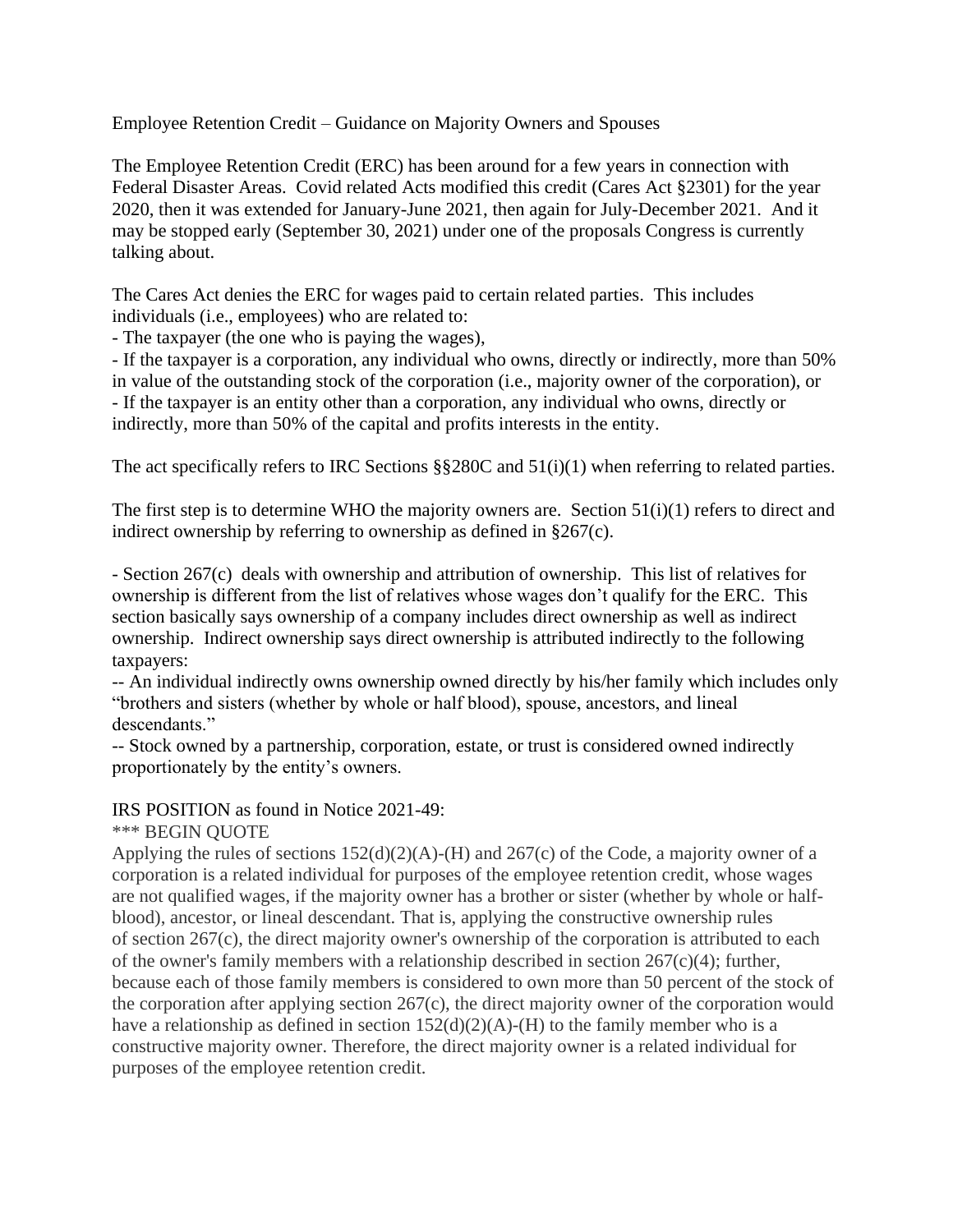The spouse of a majority owner is a related individual for purposes of the employee retention credit, whose wages are not qualified wages, if the majority owner has a family member who is a brother or sister (whether by whole or half-blood), ancestor, or lineal descendant (and thus is deemed to own the majority owner's shares under section 267(c) of the Code) and the spouse bears a relationship described in section 152(d)(2)(A)-(H) of the Code to the family member. For example, a direct majority owner's brother would be a constructive majority owner under section  $267(c)(2)$  and (4) and the spouse of the direct majority owner would be considered a related individual to the constructive majority owner by virtue of the in-law relationship described in section  $152(d)(2)(G)$ .

In the event that the majority owner of a corporation has no brother or sister (whether by whole or half-blood), ancestor, or lineal descendant as defined in section  $267(c)(4)$  of the Code, then neither the majority owner nor the spouse is a related individual within the meaning of section 51(i)(1) of the Code and the wages paid to the majority owner and/or the spouse are qualified wages for purposes of the employee retention credit, assuming the other requirements for qualified wages are satisfied. \*\*\* END QUOTE

The second step is to determine if any of the employees are related to ANY of the majority owners as defined in  $\S51(i)(1)$ .

- Section 51(i)(1) (Work Opportunity Credit rules) denies the credit for wages paid to related parties as defined in Section 152(d)(2). This portion of section 152 includes the following people related to the owner of the company:

A) A child or a descendant of a child.

B) A brother, sister, stepbrother, or stepsister.

C) The father or mother, or an ancestor of either.

D) A stepfather or stepmother.

E) A niece or nephew.

F) An aunts or uncle.

G) A son-in-law, daughter-in-law, father-in-law, mother-in-law, brother-in-law, or sister-in-law. H) An individual (other than a spouse) who, for the taxable year of the taxpayer, has the same principal place of abode as the taxpayer and is a member of the taxpayer's household.

The following examples illustrate the application of these rules. These are from Notice 2021-49 (with some minor wording adjustments made by us). Assume all corporations meet the tests to qualify and the sole issue is whether certain wages qualify.

*Example 1*: Corporation A is owned 80 percent by Individual E and 20 percent by Individual F. Individual F is the child of Individual E. Both Individual E and Individual F are employees of Corporation A. Pursuant to the attribution rules of section 267(c) of the Code, both Individual E and Individual F are treated as 100 percent owners of Corporation A. Individual E has the relationship to Individual F described in section  $152(d)(2)(C)$  of the Code, and Individual F has the relationship to Individual E described in section 152(d)(2)(A). Accordingly, Corporation A may not treat as qualified wages any wages paid to either Individual E or Individual F because